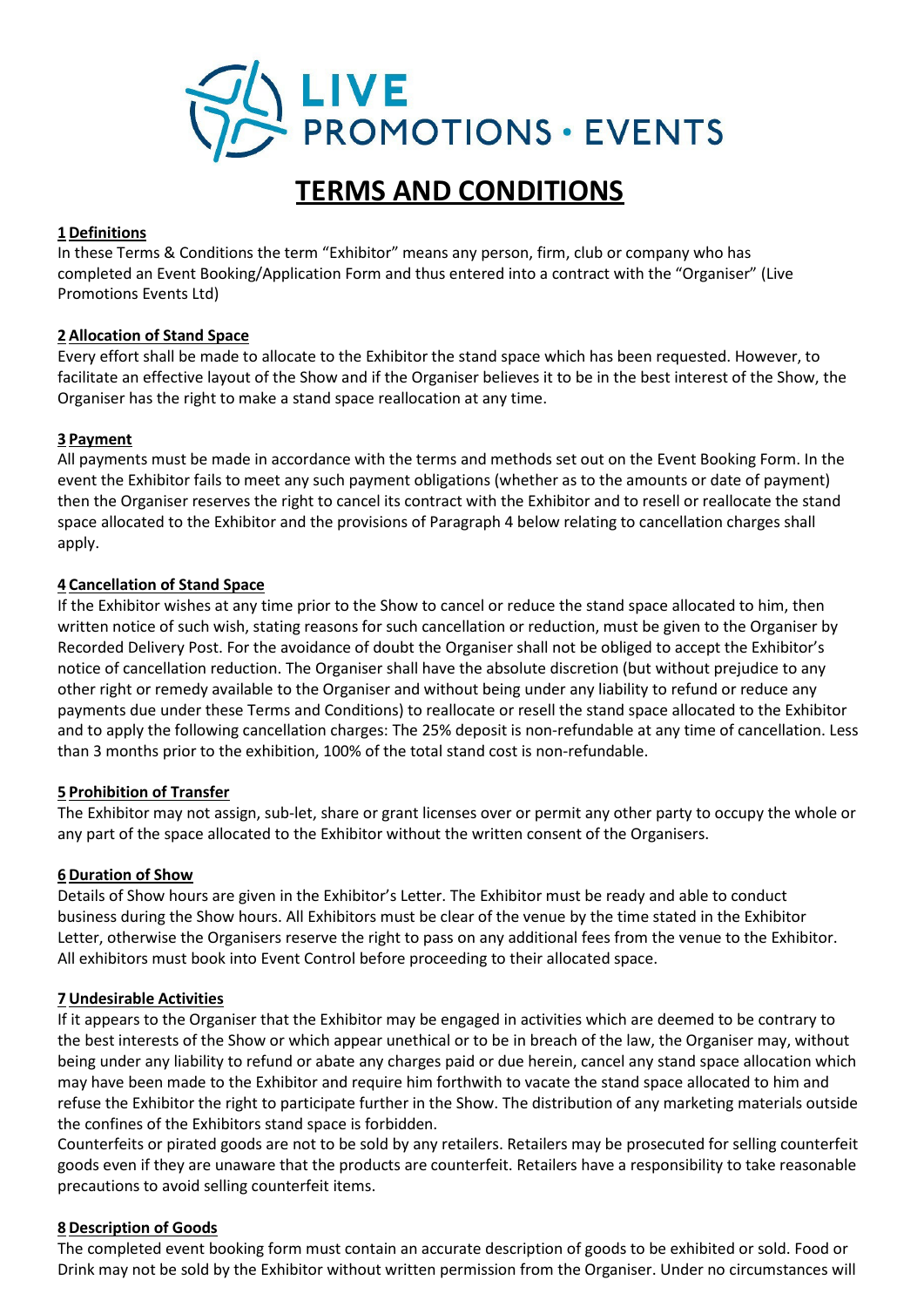any Exhibitor be allowed to sell merchandise featuring the show title without written permission from the Organiser. Under no circumstances will auctioning, pitching, raffles, tombola or pick a ticket stand be allowed without written permission from the organiser. Knives, crossbows, catapults, offensive weapons and firearms of any type including air guns and BB guns are strictly forbidden.

# **9 Contractors and suppliers**

Electricity. All electrical supplies requested by an exhibitor to be supplied by the Showground Contractor will be "switched on" on the day of the event, or earlier only by arrangement. A location plan for all sockets should be supplied to the Event Organisers no later than 21 days prior to the event. Where no plan is provided, the contractors will position the socket at their discretion. If not pre-booked at least 7 days prior to the show, a surcharge of 25% is applicable to electricity supplies. Electricity supplies may not be available to all stands - this is to the discretion of the electrical contractors. Where an exhibitor provides their own electrical supply, generators should be fit for purpose, powered by either diesel or LPG. They should have suitable earthing arrangement by either spike or earthing plate. The organisers reserve the right to prevent use of an electrical system which is not installed in accordance with current regulations. Exhibitor's electrical equipment should carry a current Portable Appliance Testing (PAT) label, which should be available for inspection at the event.

# **10 Health & Safety**

It is a legal requirement that every trader should provide a meaningful risk assessment outlining their activities and methods employed. The risk assessment should be submitted at the point of booking.

Temporary Demountable Structures. This Encompasses Stages, Seating and Marquee Structures, Any Exhibitor that requires ground penetration to secure a structure must have the area scanned and obtain a signed permit to work from the event production office.

Exhibitors must familiarise themselves with fire precautions and are required to provide their own 9kg powder fire extinguisher. The Event Organisers reserve the right of inspection by the Fire Safety Officer of all stands and equipment and further to order the use of such equipment or appliances to be discontinued should they contravene fire and safety regulations. All exhibitors are required, by law, to provide a fire risk assessment for their stand. At all times from entering upon the showground you will ensure that your exhibition, equipment, vehicles and all or any other property is in a condition that is safe for all persons and who may reasonably and forseeably come into contact with or be affected by it that you, your servants and agents conform to all statutory and local conditions, directions and advices of any whatsoever, wheresoever and to whomsoever. All goods or services sold at the show should conform to current trading standards legislation.

Please note bicycles, scooters and other ATVs are not permitted on the showground during show build up, breakdown and show days.

## **11Insurance**

Without prejudice to his obligation to indemnify the Organisers under clause 14 the exhibitor shall at all time whilst these rules apply maintain adequate insurance cover with a reputable insurance company or Lloyds underwriter in respect of the following risks: The risks incurred by the indemnities in sub clause 19 Public liability to a limit of not less than one million pounds for any one occurrence (with no limit on the aggregate cover) Employers liability sufficient to be in compliance with the Employers Liability (Compulsory Insurance Act) 1969 The Exhibitor shall also ensure that he has full indemnity insurance against the usual risks in respect of all loss or damage to goods Loss of expenses and commitments caused by cancellation, abandonment, postponement, curtailment or delayed transportation – £20,000. The Exhibitor shall on request produce for inspection by the Organisers the policy and premium in respect of receipt of the above policies mentioned.

## **12Cancellation or Change of Location or Date of Show**

Change of location, curtailment or change of date or show. In the event that the site where the show is to be held, shall, in the sole determination of the Organiser, become unfit or unavailable for occupancy or shall be substantially interfered with by reason of fire, flood, tempest or any other such cause or as a result of government intervention, malicious damage, acts of war, acts of God, strike, lockout, labour dispute, picketing, embargo, injunction, or should the Organiser decide that owing to any such cause or agency it is necessary or advisable to curtail, relocate or change the date of the show or reduce the planned period for preparation display or dismantling, the Exhibitor waives any and all claims he might have against the Organiser for refunds, damages or expenses. Under any of these circumstances the Organiser reserves the right without being under any liability to the Exhibitor for refunds, additional expenses or otherwise, to change the location and/or date of the show upon reasonable notice to the Exhibitor. The Exhibitor hereby acknowledges that in the event any of the circumstances referred to in the above paragraph occur he shall have no right to any refunds, damages or expenses